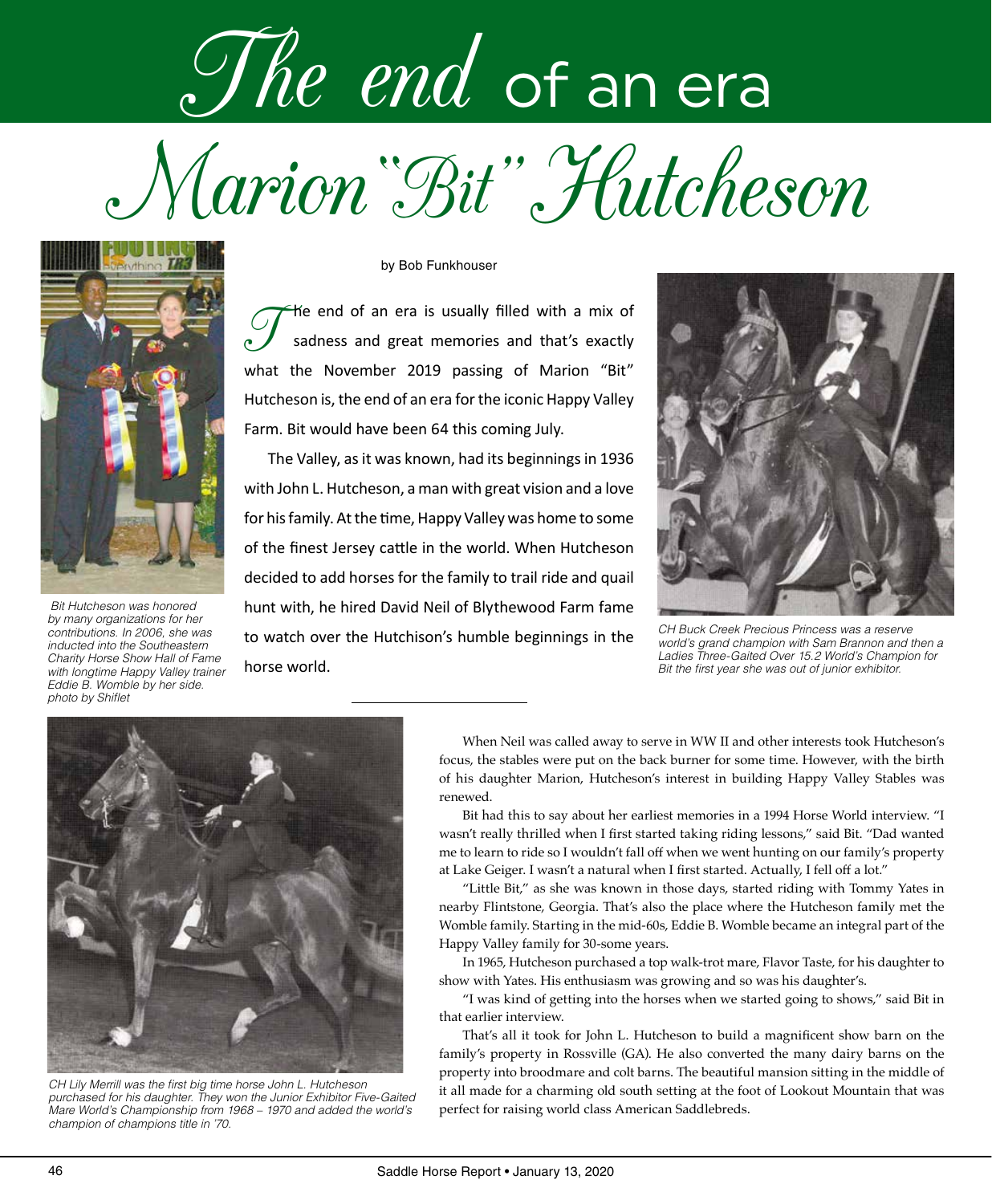## **BIT HUTCHESON**



*Bit and the Longview Supreme son, CH Enlightening, were the 1985 Amateur Five-Gaited World's Champion of Champions.*



*Three-time world's champions, CH In Reality and Bit added the 1987 Amateur Three-Gaited World's Champion of Champions title to their great career. She was*  later the dam of world's champion Fortune and For What It's Worth, the sire of *world's champion of champions CH Platinum's New Look, aka Tonto.*

Sam Brannon was hired as trainer and in the spring of 1966, they went to Tattersalls and purchased the breeding stallion Indiana Peavine, his daughter, 1965 Junior Five-Gaited World's Champion Lily Merrill and her dam, Ensign's Fair Virginia.

Soon to follow were stallions like Chief Of Greystone, Sultan's Contract, King Dell, High Rise Spirit, and the great Standardbred, Eyre Lad. The show string and broodmare band also grew and grew. Just like the cattle empire Hutcheson had built earlier in his career, the horse entity was becoming one of the finest operations in the country.

"Dad was a breeder and I think the horses filled that void," stated Bit in that Horse World interview. "He had to make the decision with the cattle operation to automate it or sell it, so he sold it. He was upset when he sold the cattle and he missed the breeding end of it. Dad really enjoyed seeing if he could 'create' the finest."

Soon, The Valley was breeding 100 mares a year, foals and colts of various ages were everywhere. That continued for decades with the breeding numbers eventually coming down, but that remained the focus long past the 1980 death of Mr. Hutcheson when Bit took over the reins and followed his passion.

In its prime, veteran horsemen like Sam Brannon, Bob Vesel, Nelson Green, Bob Gatlin and Eddie B. Womble guided the farm to championships from Stone Mountain to Music City to Freedom Hall. Also, the likes of Greg O'Kelley, Carl Irwin, Pat McConnell, Jerry Hutson, Donnie Pyburn, Danny Jenner, and Brian Chappell developed the Valley's stock.

Some of those early stars included world's and national champions like CH Buck Creek's Precious Princess, CH Happy Valley Treasure, CH Wind Sir, CH Valley Witch, CH Star Scene, CH That Special Flavor, CH Contract's Tinker Toy, Dream Hill's Ann Thompson, CH Beau's Patrician Peavine, CH Spellcaster, CH Valley Venture, CH Princess Blanchita, CH Reata's Virginia Wolf, Apple Cider, Priceless, Kalanchoe, Wizardry, Sue Elegant, Another Feather and Allege. Fine Harness World's Grand Champion CH Be Happy and world's champion Preferred Property were born at The Valley.

In addition to the above list, Bit won two World's Champion of Champions Amateur titles in the '80s. The first came in 1985 with the great Enlightening racking and trotting his way to the roses, followed in '87, '88 and '90 by Amateur Three-Gaited World's Champion of Champions CH In Reality.

Also during the mid-80s a horse came along that would define Bit as a breeder, which is the job that would define her. Other than the four years she went away to college, she never lived anywhere other than the farm. Showing was nice, but the mares and babies were what fueled her fire. She literally devoted every waking minute to Happy Valley Farm and for the longest time that horse, Merchant Prince.

"Her horses were her family and the broodmare barn was her happy place," said George Ann Majors Nash who showed such stars as Photo Prince and With A Friend for Bit.

Bred by Happy Valley, Merchant Prince was a 1983 son of Mountain Highland Memories and their former Three-Gaited Reserve World's Grand Champion CH Buck Creek's Precious Princess. Nelson Green drove him to the 1986 ASHA National Three-Year-Old Fine Harness Futurity World's Championship. He showed a couple of times after that, but the breeding shed was where he was needed and what a job he did as a sire.

Among his stars were Fine Harness and Three-Gaited World's Grand Champion CH A Sweet Treat, the only horse in history to win both of those world's grand championships. Some of Merchant Prince's other standouts included CH Marching Orders, CH Rejoice, CH Nightly Affair,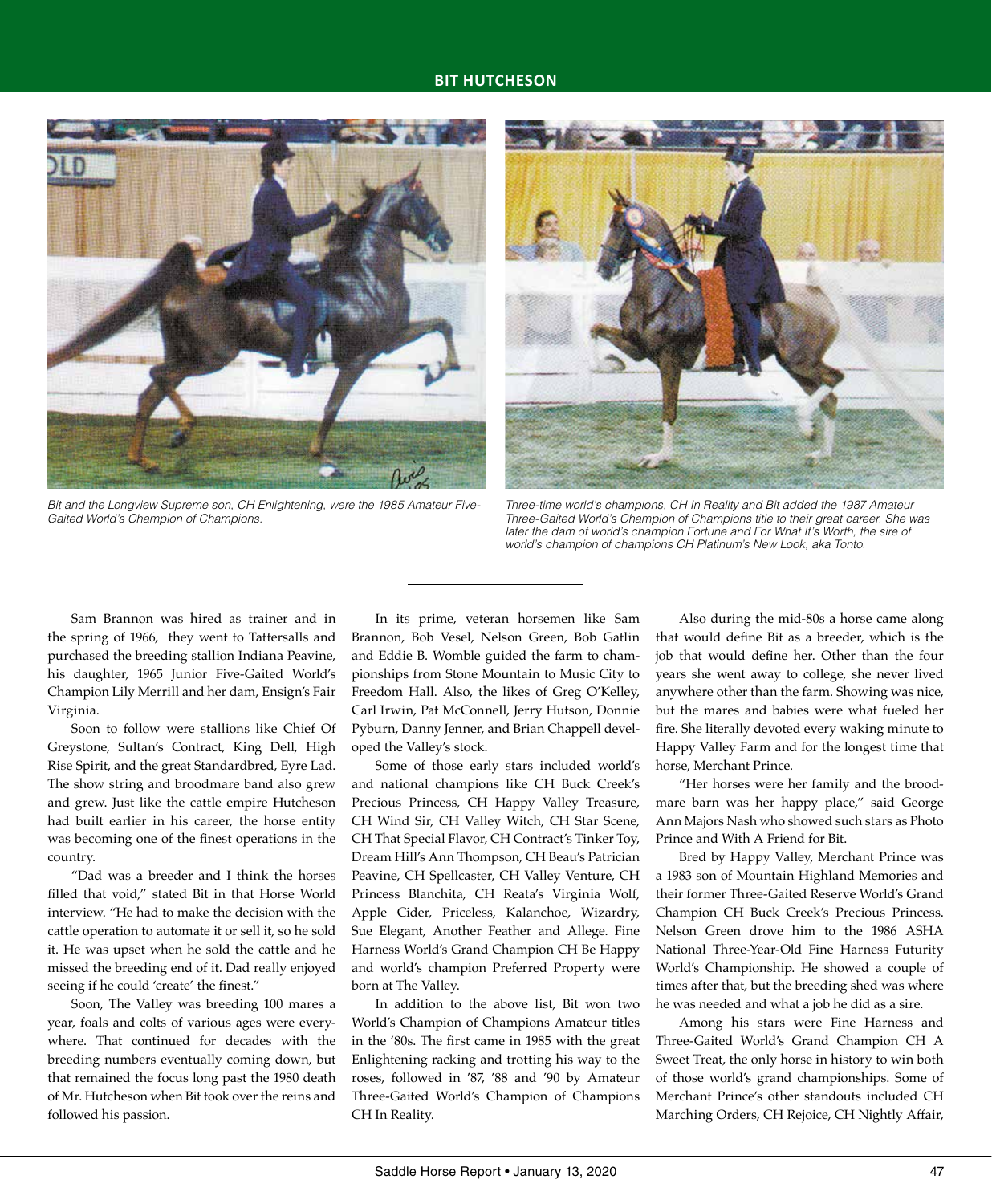

*Happy Valley was created by Bit's parents, the late Mr. and Mrs. John L. Hutcheson who is pictured here with the late Royce Cates.*



*Merchant Prince became a household name in the breeding world after winning a three-year-old harness world's championship.*

CH Cash Back, CH The Radiant Prince, CH Heathermoor's Prince, CHIn Your Dreams, CH Simbara's Samba Jamba, Alluring, CH CH-EQ Callaway's Royal Request, CH The Bachelor Prince, Simbara's Cara Mia, Boutonniere, CH Tipitina, Sing My Song, Simbara's Exclamation, The Stradivarius, The King's Lady Anne, The Great Gaspar, CH Photo Prince, CH Be Advised, My Sweet, and many, many others.

One of Merchant Prince's sons, I'm The Prince, was a reserve world's champion in harness with Eddie B. Womble. When moved to the breeding barn, I'm The Prince produced, among others, twice world's grand champion CH Grande Gil.

Bit also added reserve world's champion Harlem's Friendly Conversation (CH Harlem Town x Conversationalist BHF) to the stallion line up and crossing him with Merchant Prince daughters, as well as several other top mares at the Valley, proved to be extremely successful. Some of his top offspring include world's champion of champions Questionable Conversation, CH Graceful Surprise and CH Spread The Word and world's champions With A Friend, CH Fascinating Conversation, Kalarama's Delightful, and CH De La Hoya.

Then tragedy hit. Every horseman's worst nightmare is a barn fire and on June 23, 2013 that nightmare became a reality that the farm never really recovered from. The main barn burned claiming 35 horses, including her beloved stallions Merchant Prince, I'm The Prince and Harlem's Friendly Conversation.

Bit was devastated as not only were those horses her family, they were several generations of family all gone in a matter of 20 minutes. The American Saddlebred community rallied around her, but you don't replace decades of work in a few years. She persevered; pushed on, breeding a few mares each year, while trying to rebuild the barn and still sell top prospects as she had done for the past 30 years.



*Bob Gatlin drove Allege to the World's Champion ASHA National Three-Year-Old Fine Harness Futurity honors and Greg O'Kelley took him to the Junior Fine Harness Reserve World's Champion of Champions title before he became Bit's partner in the open and ladies divisions.*